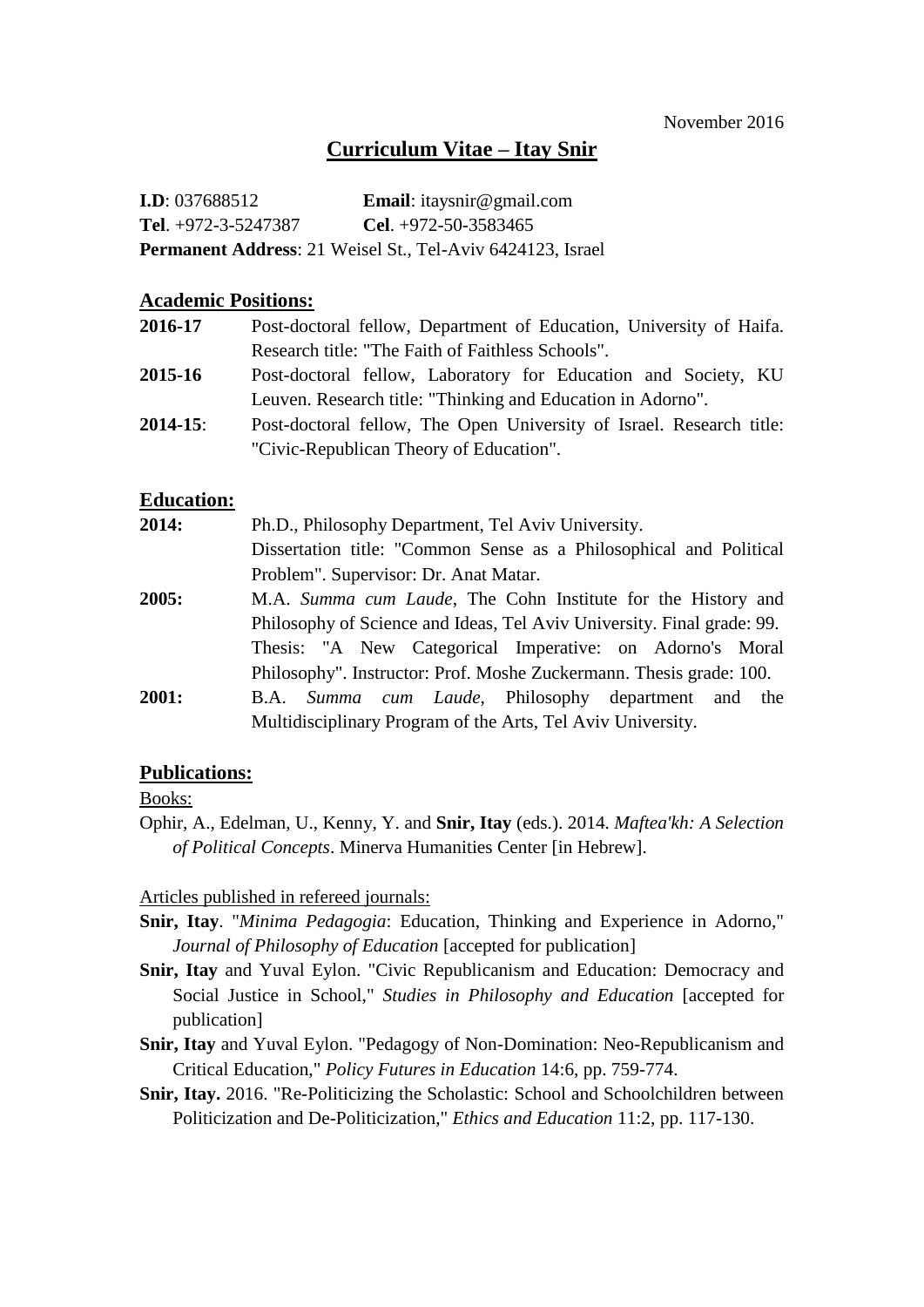- **Snir, Itay.** 2016. "'Not Just One Common Sense': Gramsci's Common Sense and Laclau and Mouffe's Radical Democratic Politics," *Constellations* 23:2, pp. 269- 280.
- **Snir, Itay**. 2015. "Bringing Plurality Together: Common Sense, Thinking and Philosophy in Arendt," *The Southern Journal of Philosophy* 53:3, pp. 362-384.
- **Snir, Itay**. 2015. "Experts of Common Sense: Philosophers, Laypeople and Democratic Politics," *Humana.Mente Journal of Philosophical Studies* vol. 28, pp. 187-210.
- Alsheh, Y., Filc, D., Frumer, N. and **Snir, Itay**. 2014. "Equality," *Political Concepts: A Critical Lexicon* 3:2 (Spring 2014).
- **Snir, Itay**. 2012. "Common Sense," *Mafte'akh: Lexical Review of Political Thought* vol. 5, pp. 179-213 [in Hebrew].
- **Snir, Itay**. 2010. "The New Categorical Imperative and Adorno's Aporetic Moral Philosophy," *Continental Philosophy Review* 43:3, pp. 407-437.

#### Articles under review in refereed journals:

- **Snir, Itay**. "Making Sense in Education: Deleuze on Thinking against Common Sense," *Educational Philosophy and Theory* [under review]
- **Snir, Itay.** "The Politics of Kantian Common Sense: Between Egalitarianism and Hierarchy," *Epoché: A Journal for the History of Philosophy* [under review]
- **Snir, Itay.** "Education and Articulation: Laclau and Mouffe's Radical democracy in School," *Educational Theory* [under review]

Chapters in books:

- **Snir, Itay**. 2011. "A Political Non-sense: Gilles Deleuze on Common-sense, Nonsense and the Possibility of the Political," in *The Surplus of Culture: Sense, Common Sense, Non-Sense*, eds. Ewa Borkowska and Tomasz Burzynski (Cambridge Scholars Publishing), pp. 93-104.
- **Snir, Itay**. 2008. "Political Theology in Herzl's 'The Jewish State'," in *'The Jewish State' in the Jewish State*, Avi Sagi and Yedidya Stern (eds.), The Shalom Hartman Institute and The Faculty of Law, Bar-Ilan University, pp. 339-361 [in Hebrew].

Book reviews:

**Snir, Itay**. 2013. "Democracy and the Ghost of Common Sense," *Contributions to the History of Concepts* 8:1 (August 2013), pp. 111-115.

### **Awards & Scholarships:**

- **2015-2016:** Erasmus Mundus EMAIL III scholarship
- **2014-2015:** Post-doctoral scholarship, Department of History, Philosophy and Judaic Studies, The Open University of Israel
- **2010-2012:** The Minerva Humanities Center Scholarship, Tel Aviv University
- **2007-2009:** The School of Philosophy Scholarship, Tel Aviv University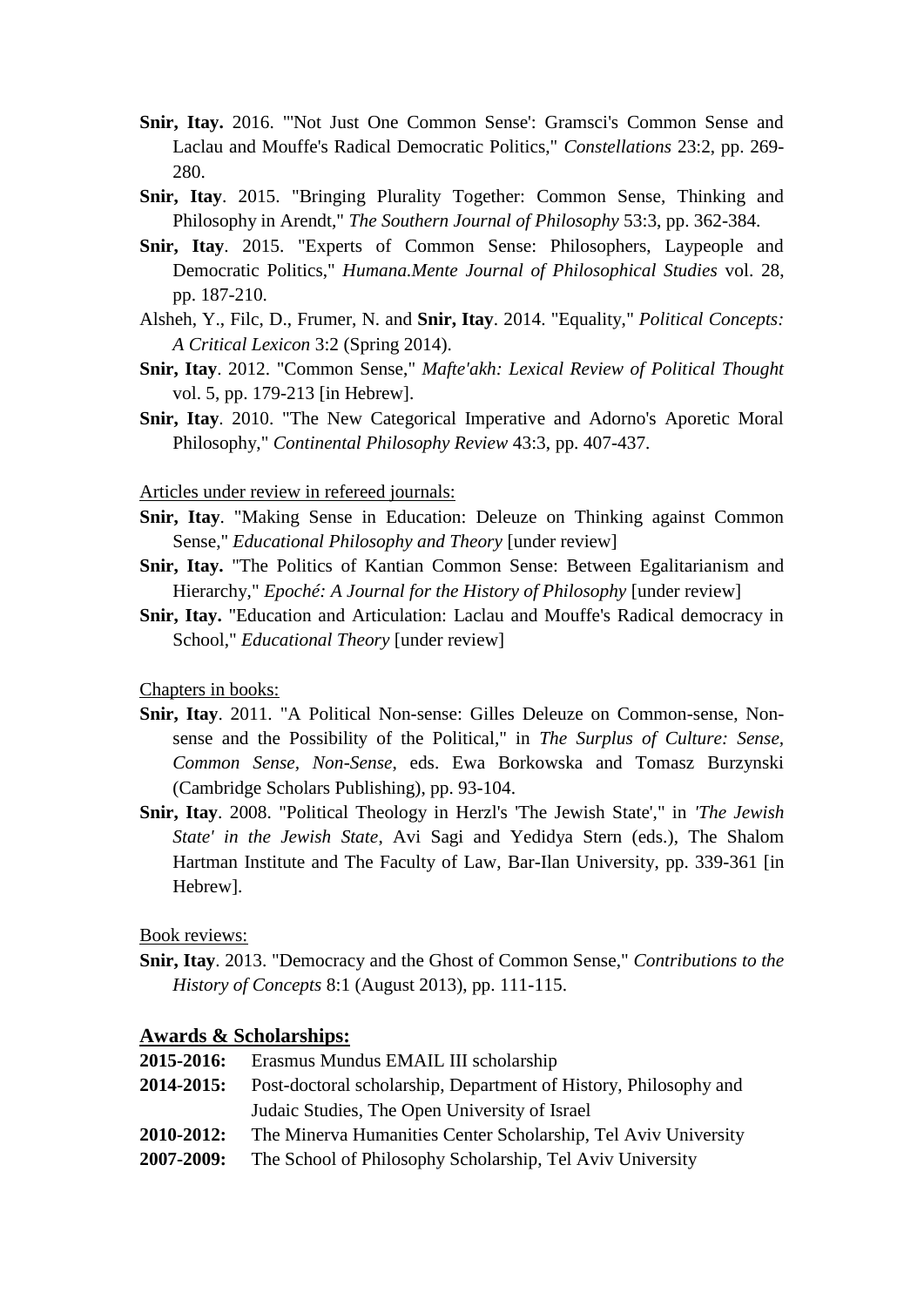| 2005: | Neuberger Scholarship, The Minerva Center for German History, Tel |
|-------|-------------------------------------------------------------------|
|       | Aviv University                                                   |
| 2002: | The Yehuda Helman Scholarship, School of History, Tel Aviv        |
|       | University                                                        |
| 2001: | Dean's list, Faculty of Arts, Tel Aviv University                 |
| 2000: | Dean's list, Faculty of Arts, Tel Aviv University                 |
| 1999: | Dean's list, Faculty of Humanities, Tel Aviv University           |

## **Professional activities and Academic Teaching Experience:**

- **2016-current:** Teaching faculty, The Department of Education and the Department of Politics and Governance, Ben Gurion University. Courses taught: "Introduction to Political Thought", "Who Needs School?"
- **2014-current:** Teaching faculty, HaMidrasha Faculty of the Arts, Beit-Berl College. Courses taught: "Philosophy of Education", "Education and Politics: Theory and Praxis".
- **2012-current:** Teaching faculty, Department of Sociology, Political Science and Communication, The Open University of Israel. Course taught: "Discourse Analysis".
- **2009-current:** Teaching Faculty, Interdisciplinary Center Herzliya. Courses taught: "Introduction to Critical Theory", "Equal and More Equal", Who Needs School?".
- **2009-current:**Researcher at the Minerva Humanities Center at Tel Aviv University, and co-editor of *Mafte'akh: Lexical Review of Political Thought.*
- **2010-2016:** Teaching Faculty, Department of Philosophy, Tel Aviv University. Courses taught: "Philosophy and Common Sense", "Common Sense as a Political Problem", "Introduction to Early Modern Philosophy".
- **2002-2006:** TA for Dr. Henry Unger, the Multidisciplinary Program of the Arts, Tel-Aviv University
- **2003-2004:** Instructor, "Introduction to Moral Philosophy", the Open University of Israel
- **2002-2003:** TA for Prof. Anat Biletzki, Faculty of Law, Tel Aviv University

# **Other Activities:**

- **2005-current**: Volunteer at the "Israeli-Palestinian Bereaved Families for Peace" organization.
- **2002-2015:** Philosophy teacher, Alon high-school, Ramat-Hasharon
- **2007-2009:** National instructor for philosophy teachers, The Ministry of Education.
- **2001-2002:** Instructor for the psychometric exams and math coach for "The Price-Brodie Initiative in Jaffa", sponsored by Tel Aviv University's Dean of Students
- **2001-2002:** Volunteering instructor for youth-at-risk, "Shachar" organization.

# **Conference Talks:**